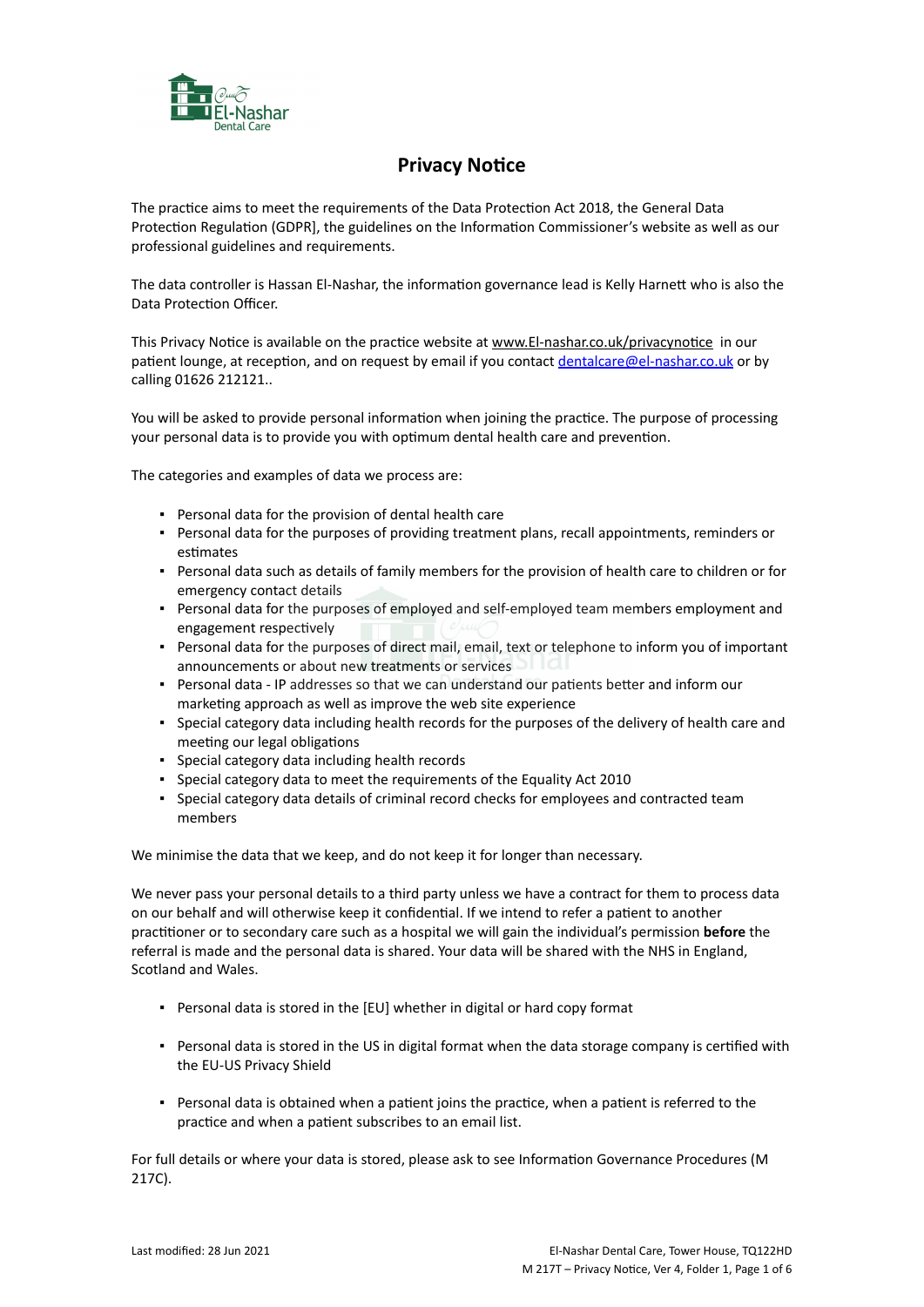

We have established the following lawful bases for processing your data:

Our lawful bases for processing personal data:

- The legitimate interests of the dental practice
- Processing is necessary for the performance of a contract with the data subject or to take steps to enter into a contract
- Consent of the data subject
- To comply with our legal obligations
- Other]

Our lawful bases for processing special category data:

- Processing is necessary for health care purposes
- Processing necessary for identifying or keeping under review the existence or absence of equality of opportunity or treatment between groups of people with the view to enabling such equality to be promoted or maintained
- We obtain consent of the data subject to process criminal record checks
- Other]

The reasons we process the data include:

- To maintain your contemporaneous clinical records
- To provide you with dental treatment, prevention and oral health advice
- To carry out financial transactions with you
- **To manage your NHS dental care treatment**  $\blacksquare$
- To send your personal data to the General Dental Council or other authority as required by law
- To communicate with you as and when required including appointment reminders, treatment plans, estimates and other communications about your treatment or the practice
- To communicate with your next of kin in an emergency
- If a parent or carer to communicate with you about the person you parent or care for
- To refer you to other dentists or doctors and health professionals as required
- To obtain criminal record disclosures for team members
- For debt recovery
- To continually improve the care and service you receive from us

The personal data we process includes:

Your name, address, gender, date of birth, NHS number, medical history, dental history, family medical history, family contact details, marital status financial details for processing payment, your doctor's details and details of treatment at the practice. We may process more sensitive special category data including ethnicity, race, religion, or sexual orientation so that we can meet our obligations under the Equality Act 2010, or for example to modify treatment to suit your religion and to meet NHS obligations.

The retention period for special data in patient records is a minimum of 10 years and may be longer for complex records or to meet our legal requirements. The retention period for staff records is 6 years. The retention periods for other personal data is 2 years after it was last processed. Details of retention periods are available in the Record Retention (M 215) procedure available from the practice.

We obtain your personal details when you enquire about our care and service, when you join the practice, when you subscribe to our newsletter or register online, when you complete a registration or medical history form and when another practitioner refers you for treatment at our practice. Occasionally patients are referred to us from other official sources such as NHS clinics or hospitals.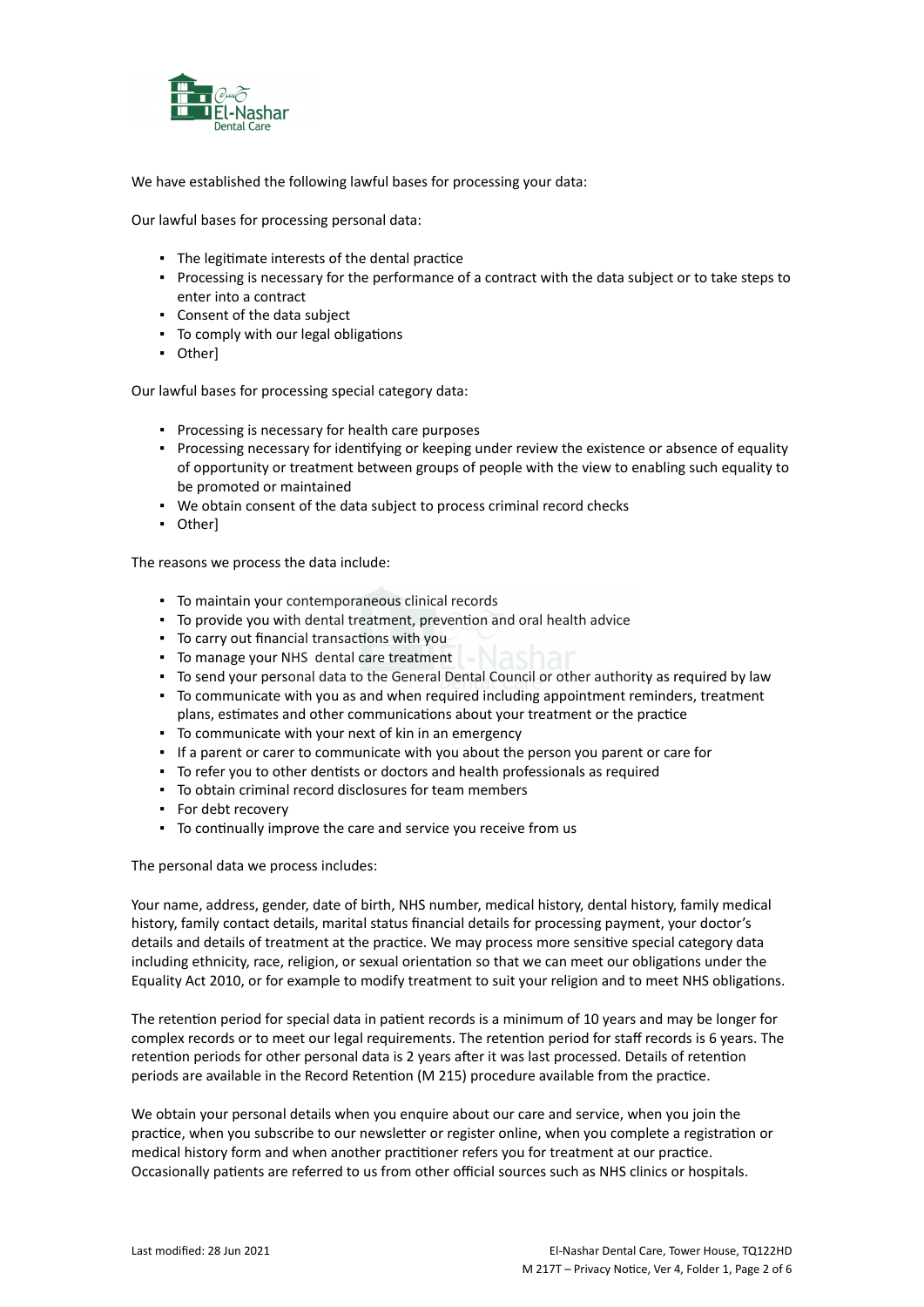

You have the following personal data rights:

- **.** The right to be informed about the collection and use of your personal data
- **•** The right of access  $-$  to have a free copy of your data that we have
- The right to rectification to correct the data we have if it is inaccurate or incomplete
- The right to deletion of your personal data (clinical records must be retained for a certain time period)
- The right to restrict processing of your personal data
- The right to data portability to have your data transferred to someone else
- The right to object to the processing of your personal data
- Rights in relation to automated decision making and profiling

Further details of these rights can be seen in our Information Governance Procedures (M 217C) or at the [Information Commissioner's website](https://ico.org.uk/for-organisations/guide-to-the-general-data-protection-regulation-gdpr/individual-rights/). Here are some practical examples of your rights:

- If you **are** a patient of the practice you have the right to withdraw consent for important notifications, newsletters, surveys or marketing. You can inform us to correct errors in your personal details or withdraw consent from communication methods such as telephone, email or text. You have the right to obtain a free copy of your patient records within one month
- If you are **not** a patient of the practice you have the right to withdraw consent for processing personal data, to have a free copy of it within one month, to correct errors in it or to ask us to delete it. You can also withdraw consent from communication methods such as telephone, email or text

We have carried out a Privacy Impact Assessment (M 217Q) and you can request a copy from the details below. The details of how we ensure security of personal data is in our Security Risk Assessment (M 217M) and Information Governance Procedures (M 217C).

### **Comments, suggestions and complaints**

Please contact the IG Lead at the practice for a comment, suggestion or a complaint about your data processing at Dentalcare@el-nashar.co.uk, or 01626 212121 or by writing to or visiting the practice at El-Nashar, Tower House, 11 Courtenay park, Newton Abbott, TQ12 2HD. We take complaints very seriously.

If you are unhappy with our response or if you need any advice you should contact the Information Commissioner's Office (ICO). Their telephone number is 0303 123 1113, you can also [chat online with an](https://ico.org.uk/global/contact-us/live-chat/) [advisor.](https://ico.org.uk/global/contact-us/live-chat/) The ICO can investigate your claim and take action against anyone who's misused personal data. You can also visit their website for information on [how to make a data protection complaint.](http://www.ico.org.uk/complaints)

### **Related practice procedures**

You can also use these contact details to request copies of the following practice policies or procedures:

- Data Protection and Information Security Policy (M 233-DPT), Consent Policy (M 233-CNS)
- Privacy Impact Assessment (M 217Q), Information Governance Procedures (M 217C), Record Retention (M 215)

If you have an enquiry or a request please contact the Information Governance Lead Kelly Harnett,

El-Nashar Dental Care, Tower House, 11 Courtenay Park, Newton Abbot, TQ12 2HD, Email: dentalcare@el-nashar.co,uk, Phone: 01626 212121.

Thank you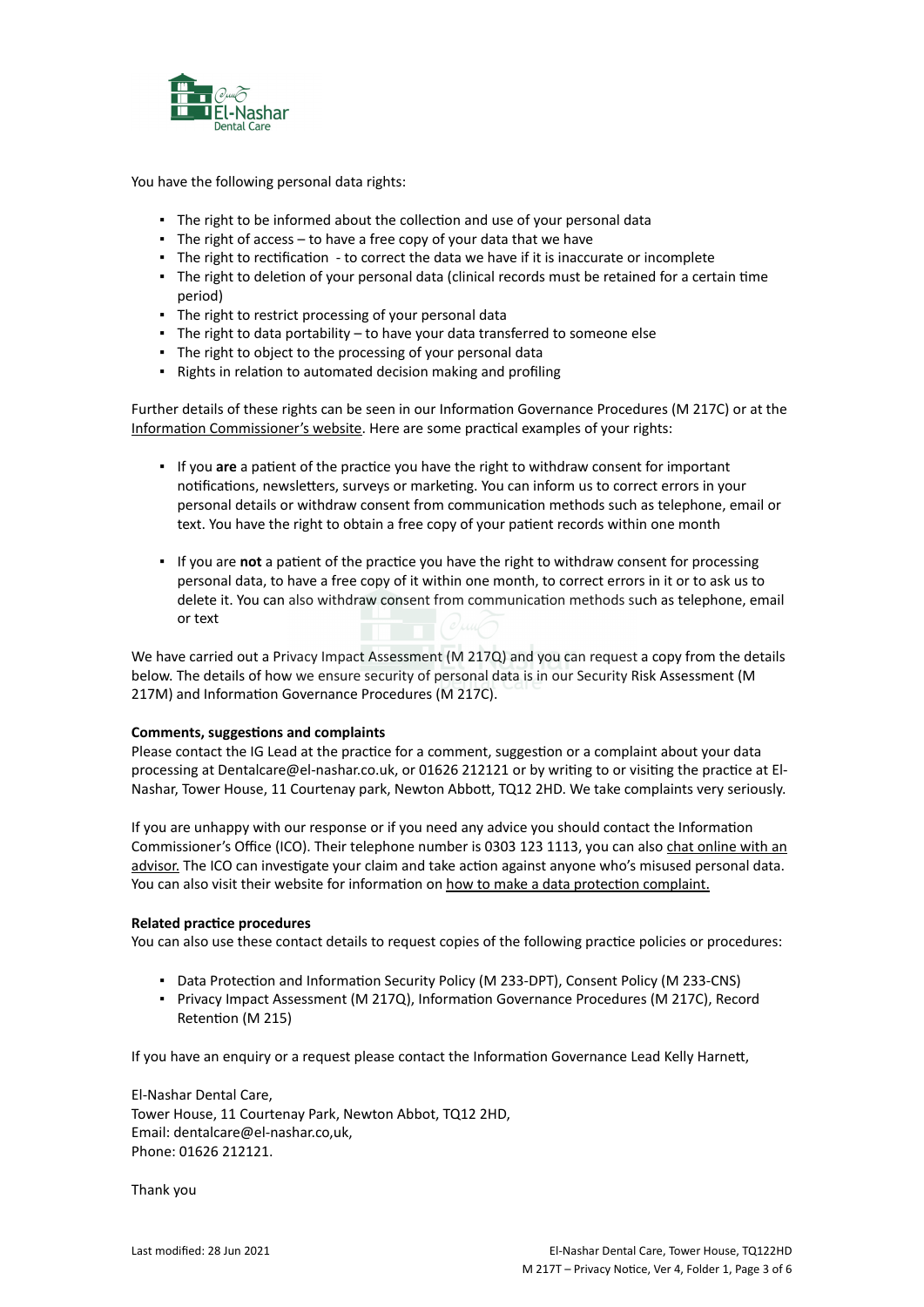

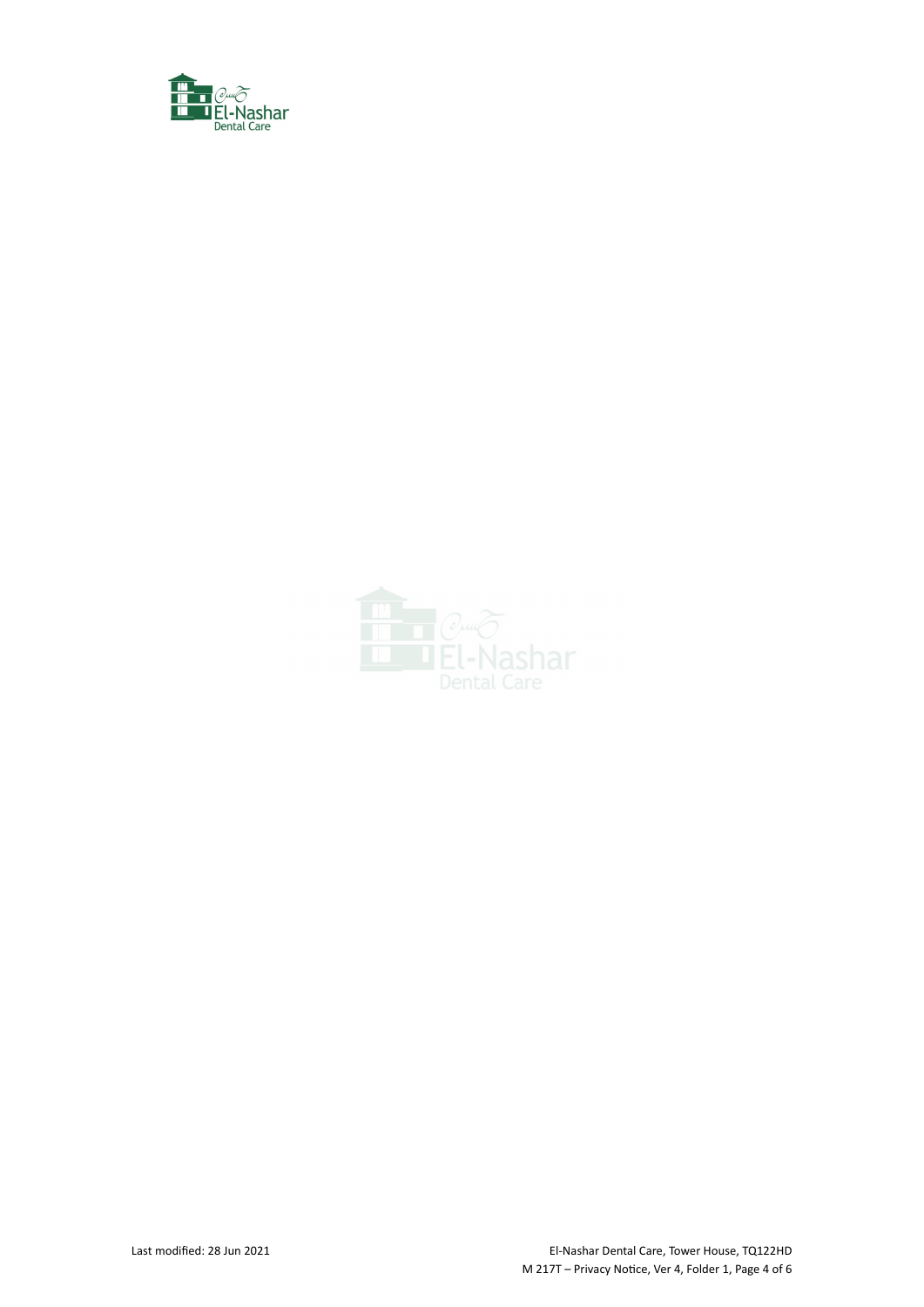

# **Data Opt-Out Policy (England)**

#### **How the NHS and care services use your information**

El-Nashar Dental Care is one of many organisations working in the health and care system to improve care for patients and the public. Whenever you use a health or care service, such as attending Accident & Emergency or using Community Care services, important information about you is collected in a patient record for that service. Collecting this information helps to ensure you get the best possible care and treatment. The information collected about you when you use these services can also be used and provided to other organisations for purposes beyond your individual care, for instance to help with:

- Improving the quality and standards of care provided
- Research into the development of new treatments
- Preventing illness and diseases
- Monitoring safety
- Planning services

This may only take place when there is a clear legal basis to use this information. All these uses help to provide better health and care for you, your family and future generations. Confidential patient information about your health and care is **only used** like this where allowed by law.

Most of the time, anonymised data is used for research and planning so that you cannot be identified in which case your confidential patient information isn't needed.

You have a choice about whether you want your confidential patient information to be used in this way. If you are happy with this use of information you do not need to do anything. If you do choose to opt out your confidential patient information will still be used to support your individual care. To find out more or to register your choice to opt out, please visit [www.nhs.uk/your-nhs-data-matters](http://www.nhs.uk/your-nhs-data-matters). On this web page you will:

- See what is meant by confidential patient information
- Find examples of when confidential patient information is used for individual care and examples of when it is used for purposes beyond individual care
- Find out more about the benefits of sharing data
- Understand more about who uses the data
- Find out how your data is protected
- Be able to access the system to view, set or change your opt-out setting
- Find the contact telephone number if you want to know any more or to set/change your opt-out by phone
- See the situations where the opt-out will not apply

You can also find out more about how patient information is used at:

[https://www.hra.nhs.uk/information-about-patients/](https://www.hra.nhs.uk/information-about-patients/%20) (which covers health and care research); and <https://understandingpatientdata.org.uk/what-you-need-know> (which covers how and why patient information is used, the safeguards and how decisions are made)

You can change your mind about your choice at any time.